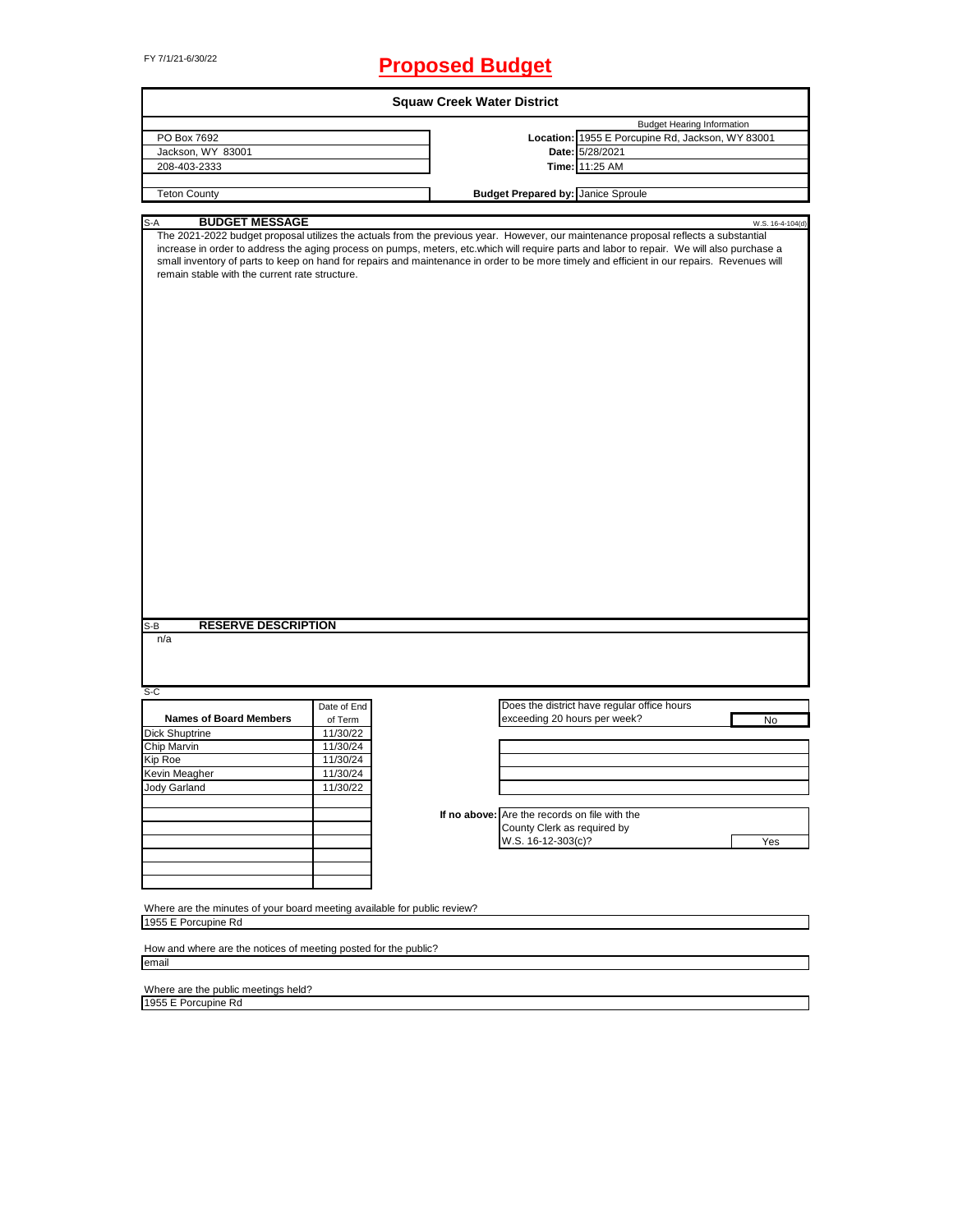### **PROPOSED BUDGET SUMMARY**

|       | <b>OVERVIEW</b>                                             | 2019-2020<br>Actual | 2020-2021<br>Estimated | 2021-2022<br>Proposed | Pending<br>Approval |
|-------|-------------------------------------------------------------|---------------------|------------------------|-----------------------|---------------------|
| $S-1$ | <b>Total Budgeted Expenditures</b>                          | \$56,948            | \$59,847               | \$73.023              |                     |
| $S-2$ | <b>Total Principal to Pay on Debt</b>                       | \$5,310             | \$5,441                | \$5,575               |                     |
| $S-3$ | <b>Total Change to Restricted Funds</b>                     | \$0                 | \$0                    |                       |                     |
|       |                                                             |                     |                        |                       |                     |
| $S-4$ | <b>Total General Fund and Forecasted Revenues Available</b> | \$111,626           | \$114,421              | \$143,205             |                     |
| $S-5$ | Amount requested from County Commissioners                  | \$28,442            | \$31,200               | \$58.500              |                     |
| $S-6$ | <b>Additional Funding Needed:</b>                           |                     |                        |                       |                     |

| <b>REVENUE SUMMARY</b> |                                                        | 2019-2020 | 2020-2021              | 2021-2022       | Pending                                                                                                                                                                                                                          |  |  |
|------------------------|--------------------------------------------------------|-----------|------------------------|-----------------|----------------------------------------------------------------------------------------------------------------------------------------------------------------------------------------------------------------------------------|--|--|
|                        |                                                        | Actual    | Estimated              | Proposed        | Approval                                                                                                                                                                                                                         |  |  |
| $S-7$                  | <b>Operating Revenues</b>                              | \$45,568  | \$45,496               | \$46,646        | a katika katika katika katika katika katika katika katika katika katika katika katika katika katika katika kat<br>Katika katika katika katika katika katika katika katika katika katika katika katika katika katika katika katik |  |  |
| $S-8$                  | Tax levy (From the County Treasurer)                   | \$28.442  | \$31,200               | \$58,500        | <u> Hillings</u>                                                                                                                                                                                                                 |  |  |
| $S-9$                  | <b>Government Support</b>                              | \$0       | \$0                    | \$0             | en de la familie de la familie de la familie de la familie de la familie de la familie de la familie de la fam<br>Espainia                                                                                                       |  |  |
| $S-10$                 | <b>Grants</b>                                          | \$0       | \$0                    | \$0             | en de la familie de la familie de la familie de la familie de la familie de la familie de la familie de la fam<br>Constituit de la familie de la familie de la familie de la familie de la familie de la familie de la familie d |  |  |
| $S-11$                 | Other County Support (Not from Co. Treas.)             | \$0       | \$0                    | \$0             | en de la familie de la familie de la familie de la familie de la familie de la familie de la familie de la fam<br>Estats de la familie de la familie de la familie de la familie de la familie de la familie de la familie de la |  |  |
| $S-12$                 | <b>Miscellaneous</b>                                   | \$31      | \$140                  | \$474           | an dhe                                                                                                                                                                                                                           |  |  |
| $S-13$                 | <b>Other Forecasted Revenue</b>                        | \$0       | \$0                    | \$0             | ni dhe                                                                                                                                                                                                                           |  |  |
|                        |                                                        |           |                        |                 |                                                                                                                                                                                                                                  |  |  |
| $S-14$                 | <b>Total Revenue</b>                                   | \$74.041  | \$76.836               | \$105.620       | <u> Mille Standard Standard Standard Standard Standard Standard Standard Standard Standard Standard Standard Stan</u>                                                                                                            |  |  |
|                        | FY 7/1/21-6/30/22<br><b>Squaw Creek Water District</b> |           |                        |                 |                                                                                                                                                                                                                                  |  |  |
|                        | <b>EXPENDITURE SUMMARY</b>                             |           | 2020-2021              | 2021-2022       | Pending                                                                                                                                                                                                                          |  |  |
|                        |                                                        | Actual    | Estimated              | Proposed        | Approval                                                                                                                                                                                                                         |  |  |
| $S-15$                 | <b>Capital Outlay</b>                                  | \$0       | \$0                    | \$0             | 1999                                                                                                                                                                                                                             |  |  |
| $S-16$                 | <b>Interest and Fees On Debt</b>                       | \$3,108   | \$2,977                | \$2,843         | e de la componentación de la componentación de la componentación de la componentación de la componentación de<br>En la componentación de la componentación de la componentación de la componentación de la componentación de la  |  |  |
| $S-17$                 | <b>Administration</b>                                  | \$8.136   | \$9.720                | \$10,260        | <u>elitik k</u>                                                                                                                                                                                                                  |  |  |
|                        | <b>Operations</b>                                      | \$44,650  | \$46,050               | \$58,955        | <b>Harriotta</b>                                                                                                                                                                                                                 |  |  |
| $S-18$<br>$S-19$       | <b>Indirect Costs</b>                                  | \$1,054   | \$1,100                | \$965           | <u>till fra</u>                                                                                                                                                                                                                  |  |  |
| <b>S-20R</b>           | <b>Expenditures paid by Reserves</b>                   | \$0       | \$0                    | \$0             | nisia.<br>Manazarta                                                                                                                                                                                                              |  |  |
|                        |                                                        |           |                        |                 |                                                                                                                                                                                                                                  |  |  |
| $S-20$                 | <b>Total Expenditures</b>                              | \$56,948  | \$59,847               | \$73,023        | <u>millige fra</u>                                                                                                                                                                                                               |  |  |
|                        |                                                        | 2019-2020 | 2020-2021              | 2021-2022       | Pending                                                                                                                                                                                                                          |  |  |
|                        | <b>DEBT SUMMARY</b>                                    | Actual    | Estimated              | Proposed        | Approval                                                                                                                                                                                                                         |  |  |
|                        |                                                        |           |                        |                 |                                                                                                                                                                                                                                  |  |  |
| $S-21$                 | <b>Principal Paid on Debt</b>                          | \$5,310   | \$5,441                | \$5,575         | <u>mana</u>                                                                                                                                                                                                                      |  |  |
|                        |                                                        | 2019-2020 |                        | 2021-2022       |                                                                                                                                                                                                                                  |  |  |
|                        | <b>CASH AND INVESTMENTS</b>                            | Actual    | 2020-2021<br>Estimated | Proposed        | Pending<br>Approval                                                                                                                                                                                                              |  |  |
|                        |                                                        |           |                        |                 |                                                                                                                                                                                                                                  |  |  |
| $S-22$                 | <b>TOTAL GENERAL FUNDS</b>                             | \$37,585  | \$37,585               | \$37,585        | <u> Kalendari Se</u>                                                                                                                                                                                                             |  |  |
|                        |                                                        |           |                        |                 |                                                                                                                                                                                                                                  |  |  |
|                        | <b>Summary of Reserve Funds</b>                        |           |                        |                 |                                                                                                                                                                                                                                  |  |  |
| $S-23$                 | <b>Beginning Balance in Reserve Accounts</b>           |           |                        |                 |                                                                                                                                                                                                                                  |  |  |
| $S-24$                 | a. Sinking and Debt Service Funds                      | \$0       | \$0                    | \$0             | an dhe                                                                                                                                                                                                                           |  |  |
| $S-25$                 | b. Reserves                                            | \$0       | \$0                    | \$0             | e de la composición de la composición de la composición de la composición de la composición de la composición<br>Campo de la composición de la composición de la composición de la composición de la composición de la composic  |  |  |
| $S-26$                 | c. Bond Funds                                          | \$0       | \$0                    | \$0             |                                                                                                                                                                                                                                  |  |  |
|                        | Total Reserves (a+b+c)                                 | \$0       | \$0                    | \$0             | en de la familie de la familie de la familie de la familie de la familie de la familie de la familie de la fa<br>Constitution de la familie de la familie de la familie de la familie de la familie de la familie de la familie  |  |  |
| $S-27$                 | Amount to be added                                     |           |                        |                 |                                                                                                                                                                                                                                  |  |  |
| $S-28$                 | a. Sinking and Debt Service Funds                      | \$0       | \$0                    | \$0             | enne<br>Gallia                                                                                                                                                                                                                   |  |  |
| $S-29$                 | b. Reserves                                            | \$0       | \$0                    | \$0             | en de la familie de la familie de la familie de la familie de la familie de la familie de la familie de la fam<br>Constitution de la familie de la familie de la familie de la familie de la familie de la familie de la familie |  |  |
| $S-30$                 | c. Bond Funds                                          | \$0       | \$0                    | \$0             | anna<br>Màrtai                                                                                                                                                                                                                   |  |  |
|                        | Total to be added (a+b+c)                              | \$0       | \$0                    | \$0             | en de la filosofia<br>Altres de la filòlogía                                                                                                                                                                                     |  |  |
| $S-31$                 | <b>Subtotal</b>                                        | \$0       | \$0                    | \$0             |                                                                                                                                                                                                                                  |  |  |
| $S-32$                 | Less Total to be spent                                 | \$0       | \$0                    | \$0             | e de la construcción de la construcción de la construcción de la construcción de la construcción de la constru                                                                                                                   |  |  |
| $S-33$                 | TOTAL RESERVES AT END OF FISCAL YEAR                   | \$0       | \$0                    | $\overline{50}$ | en de la falsa de la falsa de la falsa de la falsa de la falsa de la falsa de la falsa de la falsa de la falsa<br>El falsa de la falsa de la falsa de la falsa de la falsa de la falsa de la falsa de la falsa de la falsa de la |  |  |
|                        |                                                        |           |                        |                 |                                                                                                                                                                                                                                  |  |  |
|                        |                                                        |           |                        |                 | <b>End of Summary</b>                                                                                                                                                                                                            |  |  |

*Budget Officer / District Official (if not same as "Submitted by")*

Date adopted by Special District \_\_\_\_\_

| <b>DISTRICT ADDRESS: PO Box 7692</b> | <b>PREPARED BY: Janice Sproule</b> |
|--------------------------------------|------------------------------------|
| Jackson, WY 83001                    |                                    |

**DISTRICT PHONE:** 208-403-2333

п

1/23/19 *Form approved by Wyoming Department of Audit, Public Funds Division Prepared in compliance with the Uniform Municipal Fiscal Procedures Act (W.S. 16-4-101 through 124) as it applies.*

 $\mathbb{R}^n$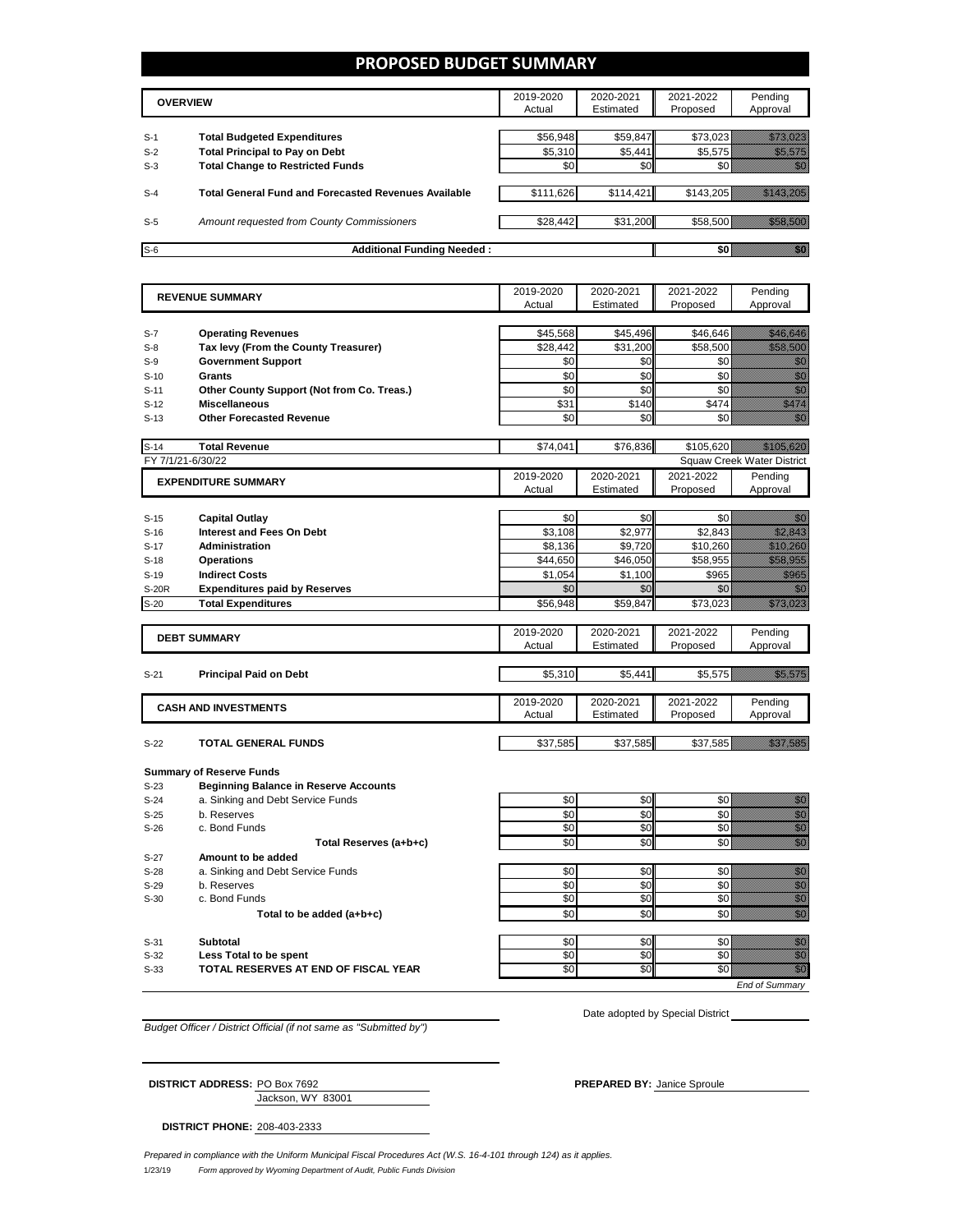| <b>Squaw Creek Water District</b><br><b>FYE</b> |                                                                                        |                                 | 6/30/2022           |                        |                       |                                                                                                                                                                                                                                  |
|-------------------------------------------------|----------------------------------------------------------------------------------------|---------------------------------|---------------------|------------------------|-----------------------|----------------------------------------------------------------------------------------------------------------------------------------------------------------------------------------------------------------------------------|
|                                                 | <b>NAME OF DISTRICT/BOARD</b>                                                          |                                 |                     |                        |                       |                                                                                                                                                                                                                                  |
|                                                 | PROPERTY TAXES AND ASSESSMENTS                                                         |                                 |                     |                        |                       |                                                                                                                                                                                                                                  |
|                                                 |                                                                                        |                                 |                     |                        |                       |                                                                                                                                                                                                                                  |
|                                                 |                                                                                        | <b>DOA Chart</b><br>of Accounts | 2019-2020<br>Actual | 2020-2021<br>Estimated | 2021-2022<br>Proposed | Pending<br>Approval                                                                                                                                                                                                              |
| $R-1$<br>$R-1.1$                                | <b>Property Taxes and Assessments Received</b><br>Tax Levy (From the County Treasurer) | 4001                            | \$28,442            | \$31,200               | \$58,500              | <u> Karl Tarak</u>                                                                                                                                                                                                               |
| $R-1.2$                                         | Other County Support (see note on the right)                                           | 4005                            |                     |                        |                       |                                                                                                                                                                                                                                  |
|                                                 |                                                                                        |                                 |                     |                        |                       |                                                                                                                                                                                                                                  |
|                                                 | <b>FORECASTED REVENUE</b>                                                              |                                 |                     |                        |                       |                                                                                                                                                                                                                                  |
|                                                 |                                                                                        |                                 |                     |                        |                       |                                                                                                                                                                                                                                  |
|                                                 |                                                                                        | <b>DOA Chart</b><br>of Accounts | 2019-2020<br>Actual | 2020-2021<br>Estimated | 2021-2022<br>Proposed | Pending<br>Approval                                                                                                                                                                                                              |
| $R-2$                                           | <b>Revenues from Other Governments</b>                                                 |                                 |                     |                        |                       |                                                                                                                                                                                                                                  |
| $R - 2.1$                                       | State Aid                                                                              | 4211                            |                     |                        |                       |                                                                                                                                                                                                                                  |
| $R - 2.3$                                       | R-2.2 Additional County Aid (non-treasurer)<br>City (or Town) Aid                      | 4237<br>4237                    |                     |                        |                       |                                                                                                                                                                                                                                  |
| R-2.4                                           | Other (Specify)                                                                        | 4237                            |                     |                        |                       |                                                                                                                                                                                                                                  |
| $R - 2.5$                                       | <b>Total Government Support</b>                                                        |                                 | \$0                 | \$0                    | \$0                   | en de la falsa de la falsa de la falsa de la falsa de la falsa de la falsa de la falsa de la falsa de la falsa<br>Falsa de la falsa de la falsa de la falsa de la falsa de la falsa de la falsa de la falsa de la falsa de la fa |
| $R-3$                                           | <b>Operating Revenues</b>                                                              |                                 |                     |                        |                       |                                                                                                                                                                                                                                  |
| $R-3.1$                                         | <b>Customer Charges</b>                                                                | 4300                            | \$27,828            | \$45,496               | \$46,646              | <u> Elizabeth Carl</u>                                                                                                                                                                                                           |
|                                                 | R-3.2 Sales of Goods or Services                                                       | 4300                            |                     |                        |                       |                                                                                                                                                                                                                                  |
| $R - 3.3$                                       | <b>Other Assessments</b>                                                               | 4503                            | \$17,740            |                        |                       |                                                                                                                                                                                                                                  |
| $R - 3.4$                                       | <b>Total Operating Revenues</b>                                                        |                                 | \$45,568            | \$45,496               | \$46,646              | <u> Karl Charles Cha</u>                                                                                                                                                                                                         |
| $R-4$                                           | <b>Grants</b>                                                                          |                                 |                     |                        |                       |                                                                                                                                                                                                                                  |
| $R - 4.1$                                       | <b>Direct Federal Grants</b>                                                           | 4201                            |                     |                        |                       |                                                                                                                                                                                                                                  |
| $R - 4.3$                                       | R-4.2 Federal Grants thru State Agencies<br><b>Grants from State Agencies</b>          | 4201<br>4211                    |                     |                        |                       |                                                                                                                                                                                                                                  |
| $R - 4.4$                                       | <b>Total Grants</b>                                                                    |                                 | \$0                 | \$0                    | \$0                   | <u>i Sar</u>                                                                                                                                                                                                                     |
| $R-5$                                           | <b>Miscellaneous Revenue</b>                                                           |                                 |                     |                        |                       |                                                                                                                                                                                                                                  |
| $R - 5.1$                                       | Interest                                                                               | 4501                            | \$31                | \$40                   | \$24                  | <u>tik k</u>                                                                                                                                                                                                                     |
| R-5.2                                           | Other: Specify<br><b>LVE Dividend</b>                                                  | 4500                            |                     | \$100                  | \$450                 | <u>estas el c</u>                                                                                                                                                                                                                |
| $R - 5.3$                                       | Other: Additional                                                                      |                                 |                     |                        |                       |                                                                                                                                                                                                                                  |
| R-5.4                                           | <b>Total Miscellaneous</b>                                                             |                                 | \$31                | \$140                  | \$474                 | <u>elli selle</u>                                                                                                                                                                                                                |
| $R-5.5$                                         | <b>Total Forecasted Revenue</b>                                                        |                                 | \$45,599            | \$45,636               | \$47,120              | <u>elittiin ta</u>                                                                                                                                                                                                               |
| $R-6$                                           | <b>Other Forecasted Revenue</b>                                                        |                                 |                     |                        |                       |                                                                                                                                                                                                                                  |
| $R-6.1$                                         | a. Other past due as estimated by Co. Treas.                                           | 4004                            |                     |                        |                       |                                                                                                                                                                                                                                  |
| $R-6.2$                                         | b. Other forecasted revenue (specify):                                                 |                                 |                     |                        |                       |                                                                                                                                                                                                                                  |
| $R-6.3$                                         |                                                                                        | 4500                            |                     |                        |                       |                                                                                                                                                                                                                                  |
| $R-6.4$                                         |                                                                                        | 4500                            |                     |                        |                       |                                                                                                                                                                                                                                  |
| $R-6.5$                                         |                                                                                        |                                 |                     |                        |                       |                                                                                                                                                                                                                                  |
| R-6.6                                           | Total Other Forecasted Revenue (a+b)                                                   |                                 | \$0                 | \$0                    | \$0                   | an dhe                                                                                                                                                                                                                           |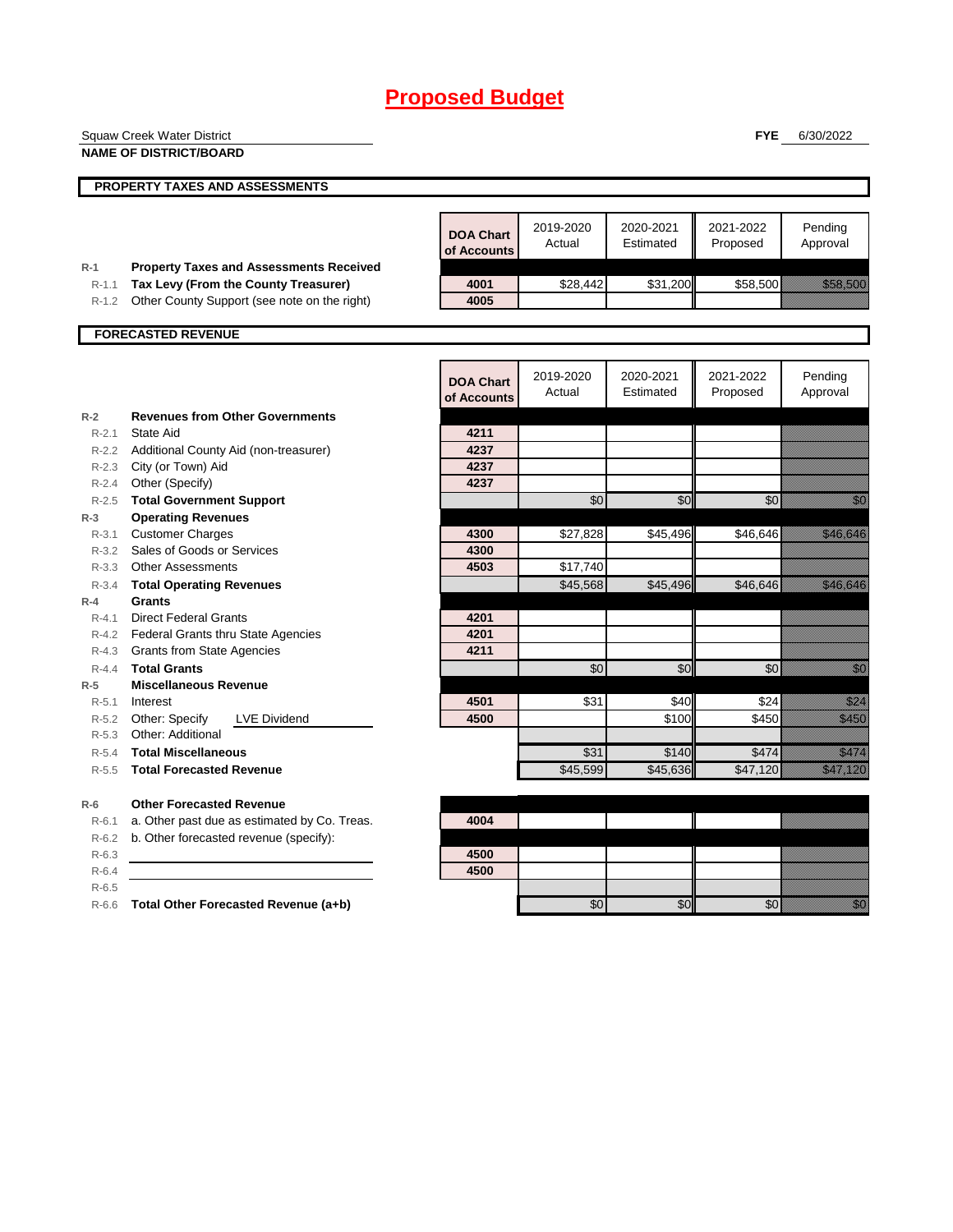Squaw Creek Water District **NAME OF DISTRICT/BOARD**

## **CAPITAL OUTLAY BUDGET**

|           |                       | <u>UI AUUU</u> |
|-----------|-----------------------|----------------|
| E-1       | <b>Capital Outlay</b> |                |
| $E - 1.1$ | <b>Real Property</b>  | 6201           |
| $E - 1.2$ | Vehicles              | 6210           |
| $E-1.3$   | Office Equipment      | 6211           |
| $E - 1.4$ | Other (Specify)       |                |
| $E - 1.5$ |                       | 6200           |
| $E - 1.6$ |                       | 6200           |
| $E-1.7$   |                       |                |
| $E-1.8$   | TOTAL CAPITAL OUTLAY  |                |
|           |                       |                |

| <b>DOA Chart</b><br>of Accounts | 2019-2020<br>Actual | 2020-2021<br>Estimated | 2021-2022<br>Proposed | Pending<br>Approval |
|---------------------------------|---------------------|------------------------|-----------------------|---------------------|
|                                 |                     |                        |                       |                     |
| 6201                            |                     |                        |                       |                     |
| 6210                            |                     |                        |                       |                     |
| 6211                            |                     |                        |                       |                     |
|                                 |                     |                        |                       |                     |
| 6200                            |                     |                        |                       |                     |
| 6200                            |                     |                        |                       |                     |
|                                 |                     |                        |                       |                     |
|                                 | ፍሰ                  |                        |                       |                     |

#### **ADMINISTRATION BUDGET**

|           |                                      | <b>DOA Chart</b><br>of Accounts | 2019-2020<br>Actual | 2020-2021<br>Estimated | 2021-2022<br>Proposed | Pending<br>Approval        |
|-----------|--------------------------------------|---------------------------------|---------------------|------------------------|-----------------------|----------------------------|
| $E-2$     | <b>Personnel Services</b>            |                                 |                     |                        |                       |                            |
| $E - 2.1$ | Administrator                        | 7002                            |                     |                        |                       |                            |
| $E - 2.2$ | Secretary                            | 7003                            | \$4,824             | \$6,600                | \$7,975               | <u>film yn y s</u>         |
| $E - 2.3$ | Clerical                             | 7004                            |                     |                        |                       |                            |
| $E - 2.4$ | Other (Specify)                      |                                 |                     |                        |                       |                            |
| $E-2.5$   |                                      | 7005                            |                     |                        |                       |                            |
| $E - 2.6$ |                                      | 7005                            |                     |                        |                       |                            |
| $E - 2.7$ |                                      |                                 |                     |                        |                       |                            |
| $E-3$     | <b>Board Expenses</b>                |                                 |                     |                        |                       |                            |
| $E - 3.1$ | Travel                               | 7011                            |                     |                        |                       |                            |
| $E - 3.2$ | Mileage                              | 7012                            |                     |                        |                       |                            |
| $E - 3.3$ | Other (Specify)                      |                                 |                     |                        |                       |                            |
| $E - 3.4$ |                                      | 7013                            |                     |                        |                       |                            |
| $E - 3.5$ |                                      | 7013                            |                     |                        |                       |                            |
| $E - 3.6$ |                                      |                                 |                     |                        |                       |                            |
| $E-4$     | <b>Contractual Services</b>          |                                 |                     |                        |                       |                            |
| $E - 4.1$ | Legal                                | 7021                            |                     | \$500                  | \$500                 | <u>ti ka</u>               |
| $E-4.2$   | Accounting/Auditing                  | 7022                            |                     |                        |                       |                            |
| $E - 4.3$ | Other (Specify)                      |                                 |                     |                        |                       |                            |
| $E-4.4$   | Energy Lab; Environ Lab              | 7023                            | \$2,673             | \$550                  |                       |                            |
| $E-4.5$   | Water testing                        | 7023                            |                     | \$240                  | \$590                 | <u>tik ku</u>              |
| $E-4.6$   |                                      |                                 |                     |                        |                       |                            |
| $E-5$     | <b>Other Administrative Expenses</b> |                                 |                     |                        |                       |                            |
| $E - 5.1$ | <b>Office Supplies</b>               | 7031                            | \$399               | \$760                  | \$160                 | <u>ti ka</u>               |
| $E - 5.2$ | Office equipment, rent & repair      | 7032                            |                     | \$80                   |                       |                            |
| $E - 5.3$ | Education                            | 7033                            |                     |                        |                       |                            |
| $E - 5.4$ | Registrations                        | 7034                            |                     | \$450                  | \$450                 | <u>ti ka</u>               |
| $E - 5.5$ | Other (Specify)                      |                                 |                     |                        |                       |                            |
| $E-5.6$   | Bank fees                            | 7035                            | \$240               | \$240                  | \$240                 | <u>till fra</u>            |
| $E - 5.7$ | Newspaper; Merchant fees             | 7035                            |                     | \$300                  | \$345                 | <u>tik ka</u>              |
| $E - 5.8$ |                                      |                                 |                     |                        |                       |                            |
| $E-6$     | <b>TOTAL ADMINISTRATION</b>          |                                 | \$8,136             | \$9,720                | \$10,260              | <u>i karatifan yang di</u> |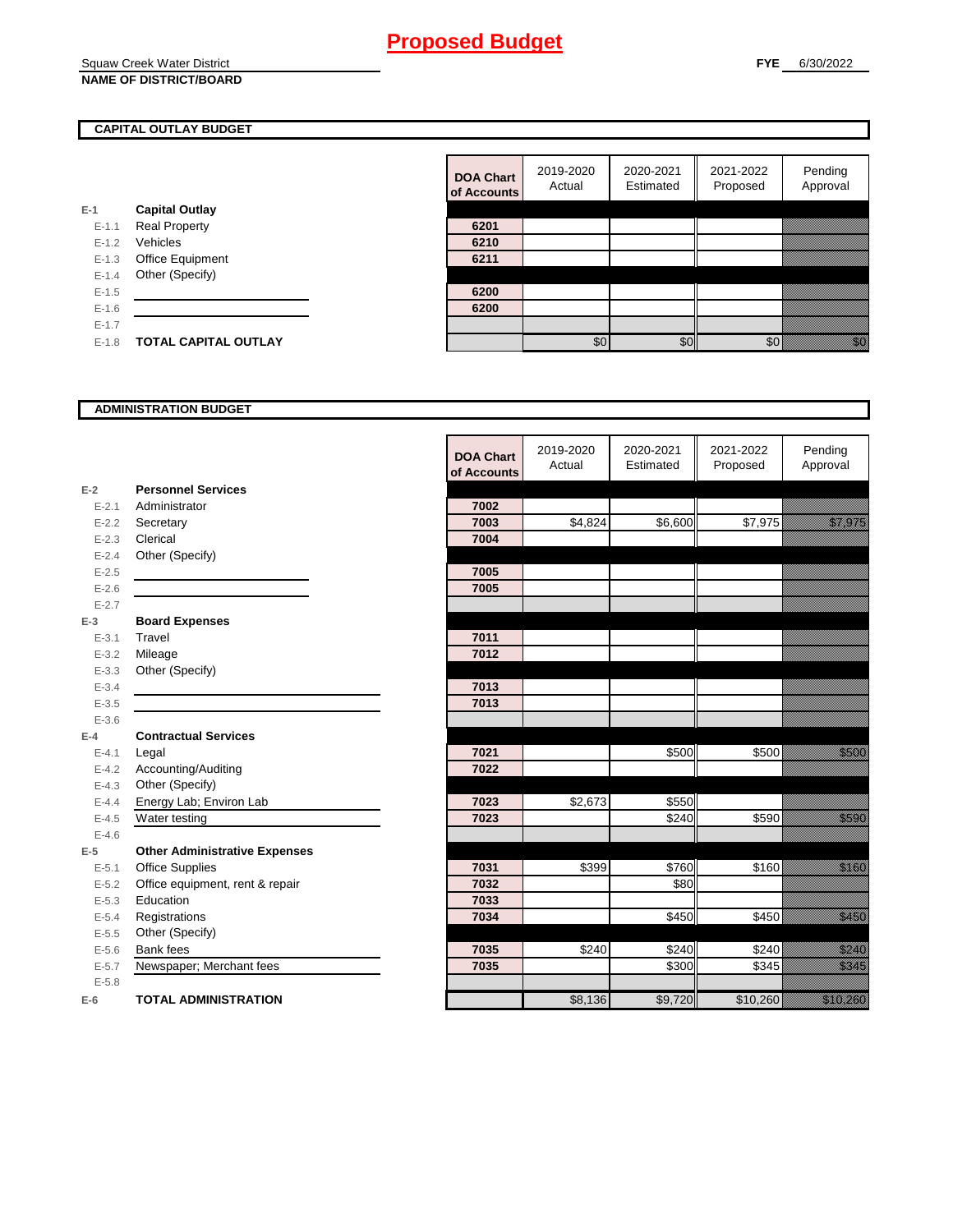Squaw Creek Water District

## **OPERATIONS BUDGET**

|                        |                                        | <b>DOA Chart</b><br>of Accounts | 2019-2020<br>Actual | 2020-2021<br>Estimated | 2021-2022<br>Proposed | Pending<br>Approval     |
|------------------------|----------------------------------------|---------------------------------|---------------------|------------------------|-----------------------|-------------------------|
| $E-7$                  | <b>Personnel Services</b>              |                                 |                     |                        |                       |                         |
| $E - 7.1$              | Wages--Operations                      | 7202                            |                     | \$42,100               |                       |                         |
| $E - 7.2$              | <b>Service Contracts</b>               | 7203                            | \$35,332            |                        | \$34,500              | <u> Historiano de C</u> |
| $E - 7.3$              | Other (Specify)                        |                                 |                     |                        |                       |                         |
| $E - 7.4$              | Meter reading                          | 7204                            | \$585               | \$900                  | \$600                 | a katika ka             |
| $E - 7.5$              |                                        | 7204                            |                     |                        |                       |                         |
| $E - 7.6$              |                                        |                                 |                     |                        |                       |                         |
| $E-8$                  | <b>Travel</b>                          |                                 |                     |                        |                       |                         |
| $E - 8.1$              | Mileage                                | 7211                            |                     |                        |                       |                         |
| $E - 8.2$              | Other (Specify)                        |                                 |                     |                        |                       |                         |
| $E - 8.3$              |                                        | 7212                            |                     |                        |                       |                         |
| $E - 8.4$              |                                        | 7212                            |                     |                        |                       |                         |
| $E - 8.5$              |                                        |                                 |                     |                        |                       |                         |
| $E-9$                  | <b>Operating supplies (List)</b>       |                                 |                     |                        |                       |                         |
| $E - 9.1$              |                                        | 7220                            |                     |                        |                       |                         |
| $E - 9.2$              |                                        | 7220<br>7220                    |                     |                        |                       |                         |
| $E - 9.3$<br>$E - 9.4$ |                                        | 7220                            |                     |                        |                       |                         |
| $E - 9.5$              |                                        |                                 |                     |                        |                       |                         |
| $E-10$                 | <b>Program Services (List)</b>         |                                 |                     |                        |                       |                         |
| $E-10.1$               | Century Link - telephone               | 7230                            | \$340               | \$340                  | \$340                 | <u>Mille S</u>          |
| $E-10.2$               | LVE - Electricity                      | 7230                            | \$3,114             | $\overline{$}2,710$    | \$3,240               | <u> Kalendari Sepa</u>  |
| $E-10.3$               |                                        | 7230                            |                     |                        |                       |                         |
| $E-10.4$               |                                        | 7230                            |                     |                        |                       |                         |
| $E-10.5$               |                                        |                                 |                     |                        |                       |                         |
| $E-11$                 | <b>Contractual Arrangements (List)</b> |                                 |                     |                        |                       |                         |
| $E-11.1$               |                                        | 7400                            |                     |                        |                       |                         |
| $E-11.2$               |                                        | 7400                            |                     |                        |                       |                         |
| $E-11.3$               |                                        | 7400                            |                     |                        |                       |                         |
| $E - 11.4$             |                                        | 7400                            |                     |                        |                       |                         |
| $E-11.5$               |                                        |                                 |                     |                        |                       |                         |
| $E-12$                 | <b>Other operations (Specify)</b>      |                                 |                     |                        |                       |                         |
| $E-12.1$               | R&M                                    | 7450                            | \$5,052             |                        | \$20,000              | <u> Mariji (</u>        |
|                        | E-12.2 Plowing                         | 7450                            | \$227               |                        | \$275                 | <u>tillitä</u>          |
| $E-12.3$               |                                        | 7450                            |                     |                        |                       |                         |
| $E-12.4$               |                                        | 7450                            |                     |                        |                       |                         |
| $E-12.5$               |                                        |                                 |                     |                        |                       |                         |
| $E-13$                 | <b>TOTAL OPERATIONS</b>                |                                 | \$44,650            | \$46,050               | \$58,955              | a a an an t-Òirean      |
|                        |                                        |                                 |                     |                        |                       |                         |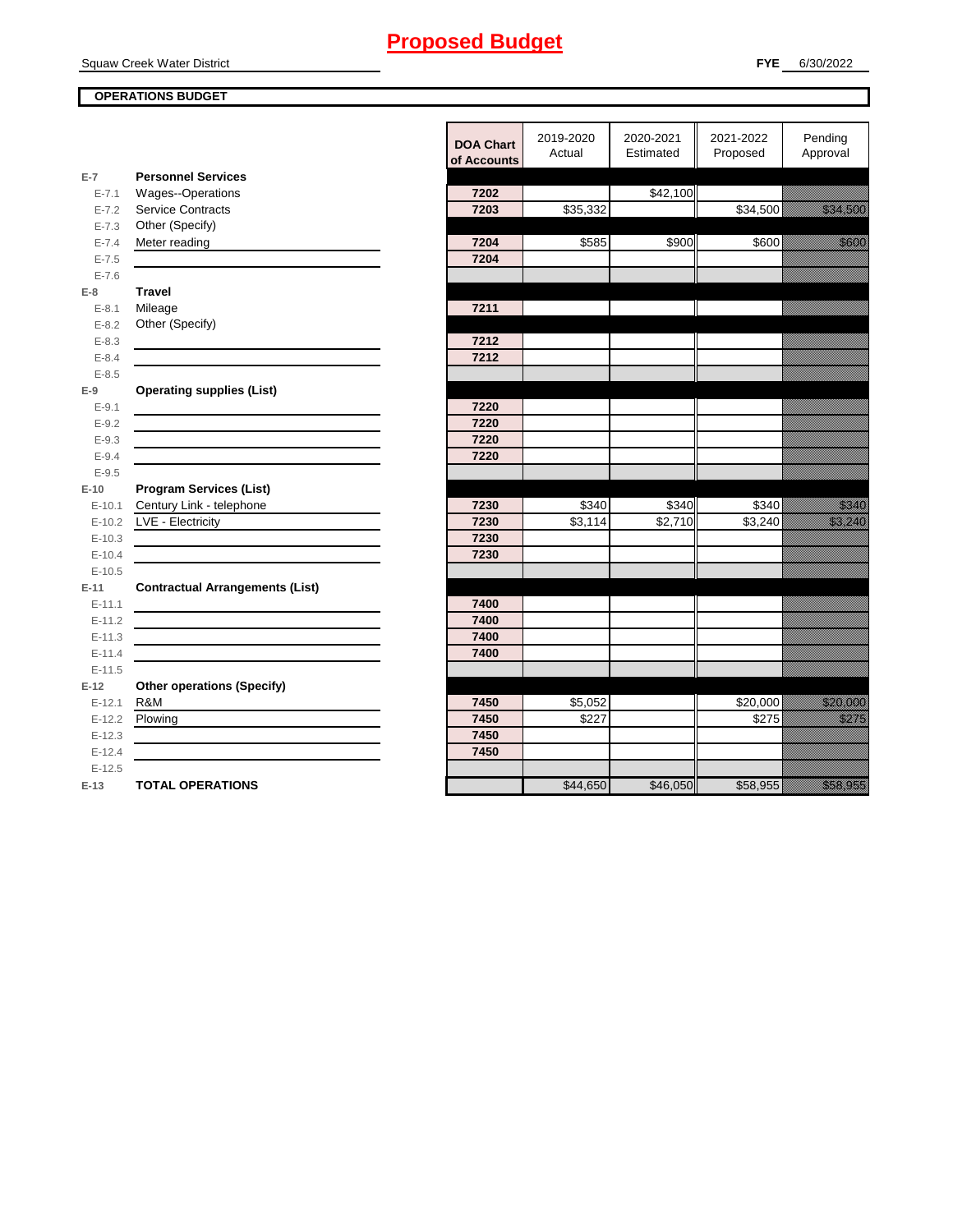Squaw Creek Water District

## **INDIRECT COSTS BUDGET**

|          |                               | <b>DOA Chart</b><br>of Accounts | 2019-2020<br>Actual | 2020-2021<br>Estimated | 2021-2022<br>Proposed | Pending<br>Approval |
|----------|-------------------------------|---------------------------------|---------------------|------------------------|-----------------------|---------------------|
| $E-14$   | Insurance                     |                                 |                     |                        |                       |                     |
| $E-14.1$ | Liability                     | 7502                            | \$854               | \$1,000                | \$865                 | <u>tional</u>       |
| $E-14.2$ | <b>Buildings and vehicles</b> | 7503                            |                     |                        |                       |                     |
| $E-14.3$ | Equipment                     | 7504                            |                     |                        |                       |                     |
| $E-14.4$ | Other (Specify)               |                                 |                     |                        |                       |                     |
| $E-14.5$ | <b>Surety Bond</b>            | 7505                            | \$200               | \$100                  | \$100                 | <u> Karlin Sara</u> |
| $E-14.6$ |                               | 7505                            |                     |                        |                       |                     |
| $E-14.7$ |                               |                                 |                     |                        |                       |                     |
| $E-15$   | Indirect payroll costs:       |                                 |                     |                        |                       |                     |
| $E-15.1$ | FICA (Social Security) taxes  | 7511                            |                     |                        |                       |                     |
| $E-15.2$ | <b>Workers Compensation</b>   | 7512                            |                     |                        |                       |                     |
| $E-15.3$ | <b>Unemployment Taxes</b>     | 7513                            |                     |                        |                       |                     |
| $E-15.4$ | Retirement                    | 7514                            |                     |                        |                       |                     |
| $E-15.5$ | Health Insurance              | 7515                            |                     |                        |                       |                     |
| $E-15.6$ | Other (Specify)               |                                 |                     |                        |                       |                     |
| $E-15.7$ |                               | 7516                            |                     |                        |                       |                     |
| $E-15.8$ |                               | 7516                            |                     |                        |                       |                     |
| $E-15.9$ |                               |                                 |                     |                        |                       |                     |
| $E-17$   | <b>TOTAL INDIRECT COSTS</b>   |                                 | \$1,054             | \$1,100                | \$965                 | a a a an t-òrdan    |

## **DEBT SERVICE BUDGET**

| <b>DOA Chart</b><br>of Accounts | 2019-2020<br>Actual | 2020-2021<br>Estimated | 2021-2022<br>Proposed | Pending<br>Approval |
|---------------------------------|---------------------|------------------------|-----------------------|---------------------|
|                                 |                     |                        |                       |                     |
| 6401                            | \$5,310             | \$5,441                | \$5,575               |                     |
| 6410                            | \$3,108             | \$2,977                | \$2,843               |                     |
| 6420                            |                     |                        |                       |                     |
|                                 | \$8,418             | \$8.418                | \$8.418               |                     |

**D-1.1 Principal** 

**D-1.2 Interest** 

D-1.3 **Fees** 

**D-2 TOTAL DEBT SERVICE**